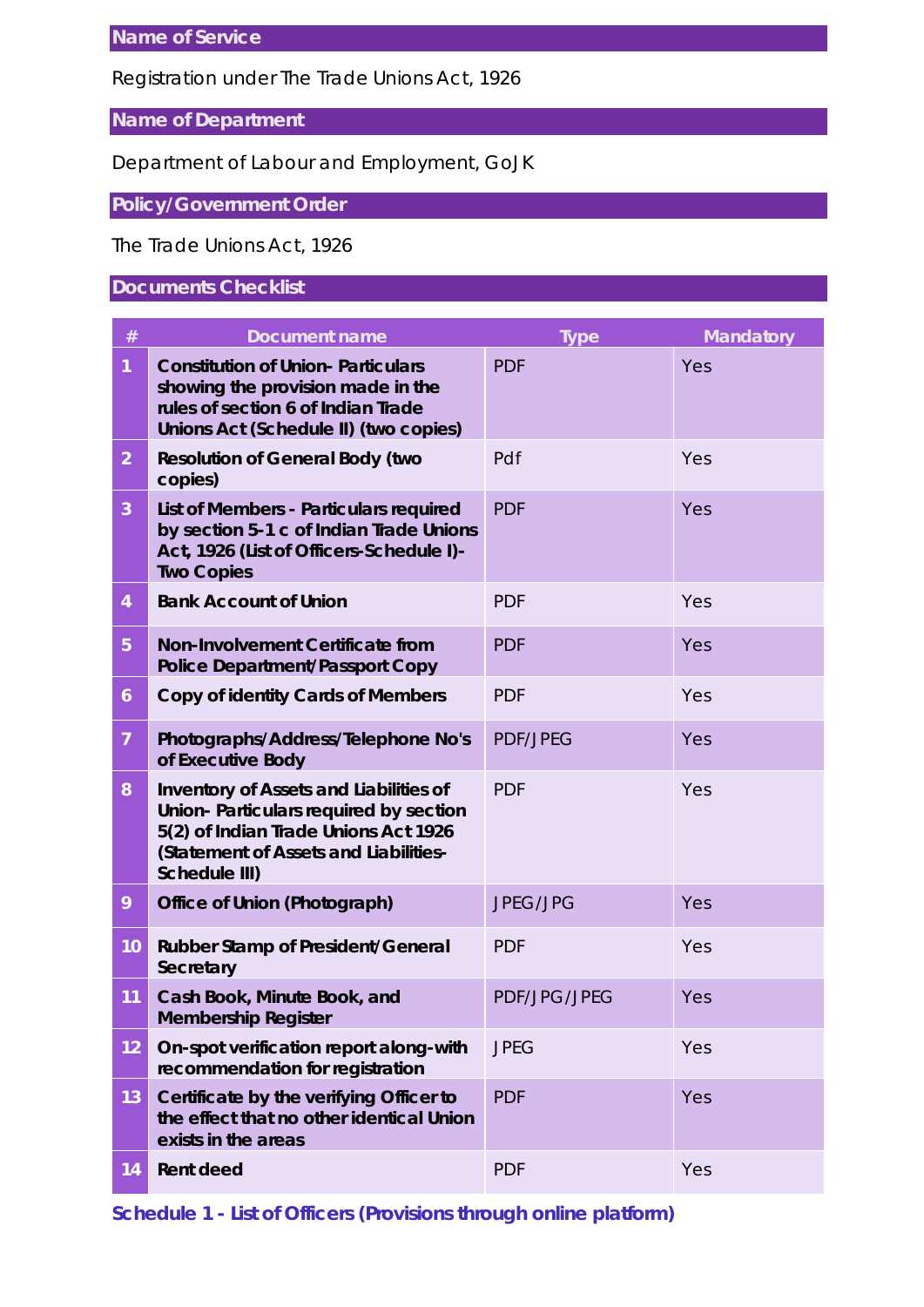| <b>Title</b> | <b>Name</b> | Age | Address | Occupation |
|--------------|-------------|-----|---------|------------|
|              |             |     |         |            |
|              |             |     |         |            |

*Note: - Enter in this Schedule the names of all members of the executive of the Union showing in column 1 the names of any posts held by them (e.g. President, Secretary, Treasurer, etc.) in addition to their offices as members of the executive.*

**Schedule II - Reference to Rules**

**(Provisions through online platform)**

**The numbers of the rules-making provision for the several matters detailed in column 1 are given in column 2 below:**

| Matter                                                                                     | Number of<br><b>Rules</b> |
|--------------------------------------------------------------------------------------------|---------------------------|
| Name of the Union                                                                          |                           |
| The whole of the objects for which the union has been established                          |                           |
| The whole of the purpose for which the general funds of the union<br>shall be applicable   |                           |
| The maintenance of a list of Members                                                       |                           |
| The facilities provided for the inspection of the list of Members by<br>officers & Members |                           |
| The Admission of Ordinary Members                                                          |                           |
| The Admission of Honorary or Temporary                                                     |                           |
| Members                                                                                    |                           |
| The conditions under which the members                                                     |                           |
| are entitled to benefits assured by the rules                                              |                           |
| The condition under which forfeitures can                                                  |                           |
| be imposed or raised                                                                       |                           |
| The manner in which the rates shall be                                                     |                           |
| amended or rescinded                                                                       |                           |
| The manner in which the members of the                                                     |                           |
| Executive and other Officers of the Union                                                  |                           |
| shall be appointed and removed                                                             |                           |
| The safe custody of the Funds                                                              |                           |
| The Annual Audit of the Accounts                                                           |                           |
| The facilities for the inspection of Accounts                                              |                           |
| Book by Officers and Members                                                               |                           |
| The manner in which the Union may be                                                       |                           |
| dissolved                                                                                  |                           |

**SCHEDULE III - STATEMENT OF LIABILITIES AND ASSETS ON THE …….........… DAY OF….......…. 20**

**(Provisions through online platform)**

**(This need not be filled in if the Union came into existence less than one year before the date of application for registration.)**